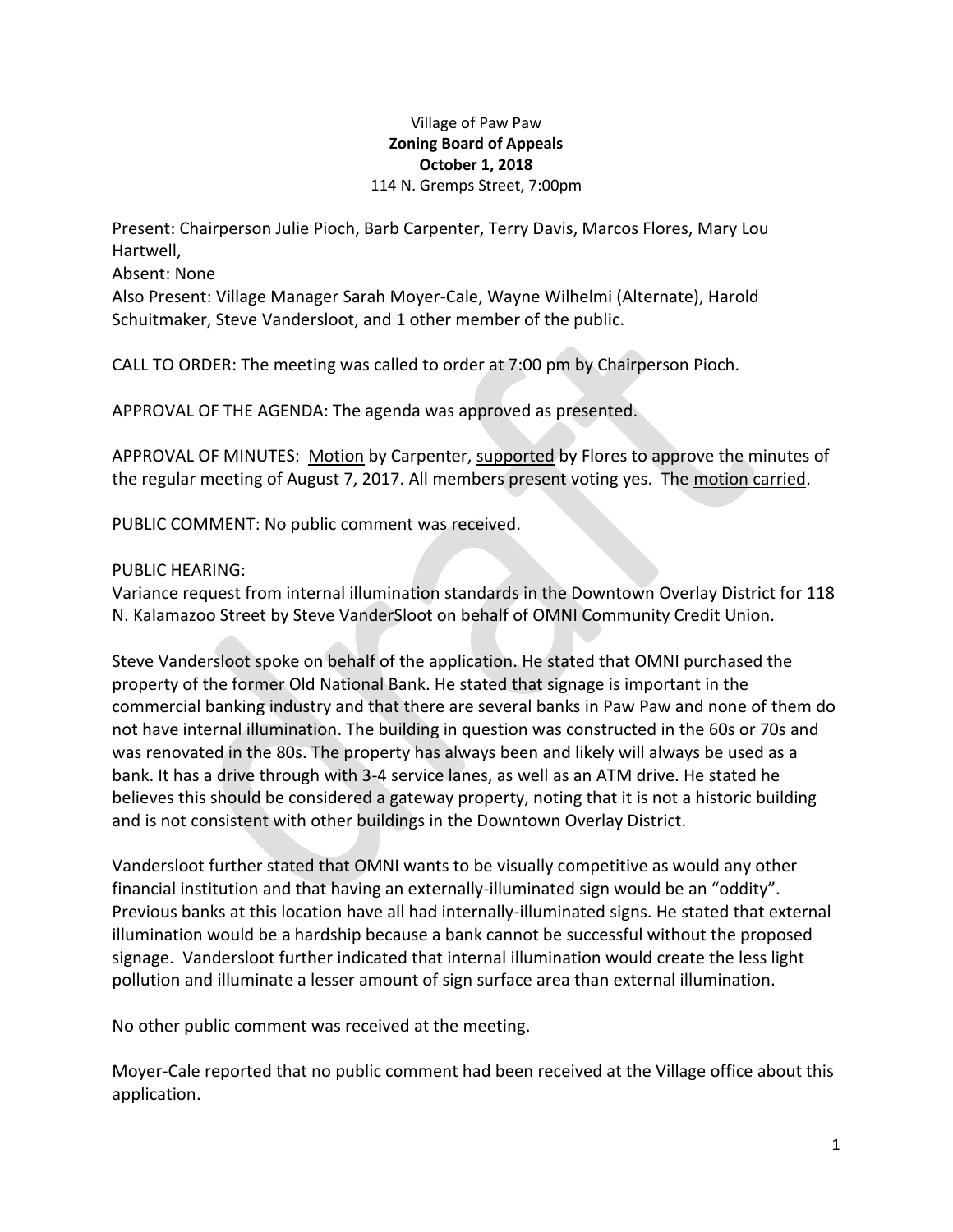Chairperson Pioch closed the public hearing to allow the ZBA to discuss the application. The Board proceeded with a review of the variance criteria set forth in Section 42-66. **The following findings were noted:**

- 1. That there are no exceptional or extraordinary circumstances or conditions applying to the subject property that do not apply to other properties in the district. Further, the Board found that the nature of the use of the site as a 'bank' did not qualify as an exceptional circumstance of the property. It was noted that the subject site is situated such that it may be considered to function as a 'gateway property' to the downtown area, however, it has not been identified as a 'gateway property' by Sec 42-259 and so is not afforded the options for modification afforded by said section.
- 2. External illumination of signage on the site does not prevent "reasonable use" of the property.
- 3. In consideration of substantial justice to other properties in the vicinity or in the same district, it was noted that the subject site is located opposite a similarly situated 'gateway lot' that is currently subject to the same lighting standard.
- 4. In considering the impact on adjacent property, it was determined that although the subject property is not provided frontage on Michigan Ave, it is still recognized as part of the 'downtown core' and the standards should be applied consistently within the district to result in similar form/design within that 'core'.
- 5. A variance would not be consistent with the intent of the ordinance because it would both alter the visual impact of the downtown core as well as remove the possibility of eventual conformity within the district with existing nonconforming signage.
- 6. The condition of the property is of a general nature and is not distinct other than its geographical situation.

Motion by Flores, supported by Pioch to deny the requested variance from the sign illumination standard set forth in Sec 42-259 B.1.d. based upon the findings of the Board on the variance criteria set forth in Section 42-66, Zoning Ordinance. It was noted that the request suggests there may be support for the Planning Commission to reconsider modifying the sign standards of the DOD District as they apply to 'gateway properties'.

Voting Yes: Flores, Pioch, Davis Voting No: Hartwell, Carpenter. Motion Carried. **Variance Denied.**

ONGOING BUSINESS: No Ongoing Business was scheduled for Board consideration.

NEW BUSINESS: No New Business was scheduled for Board consideration.